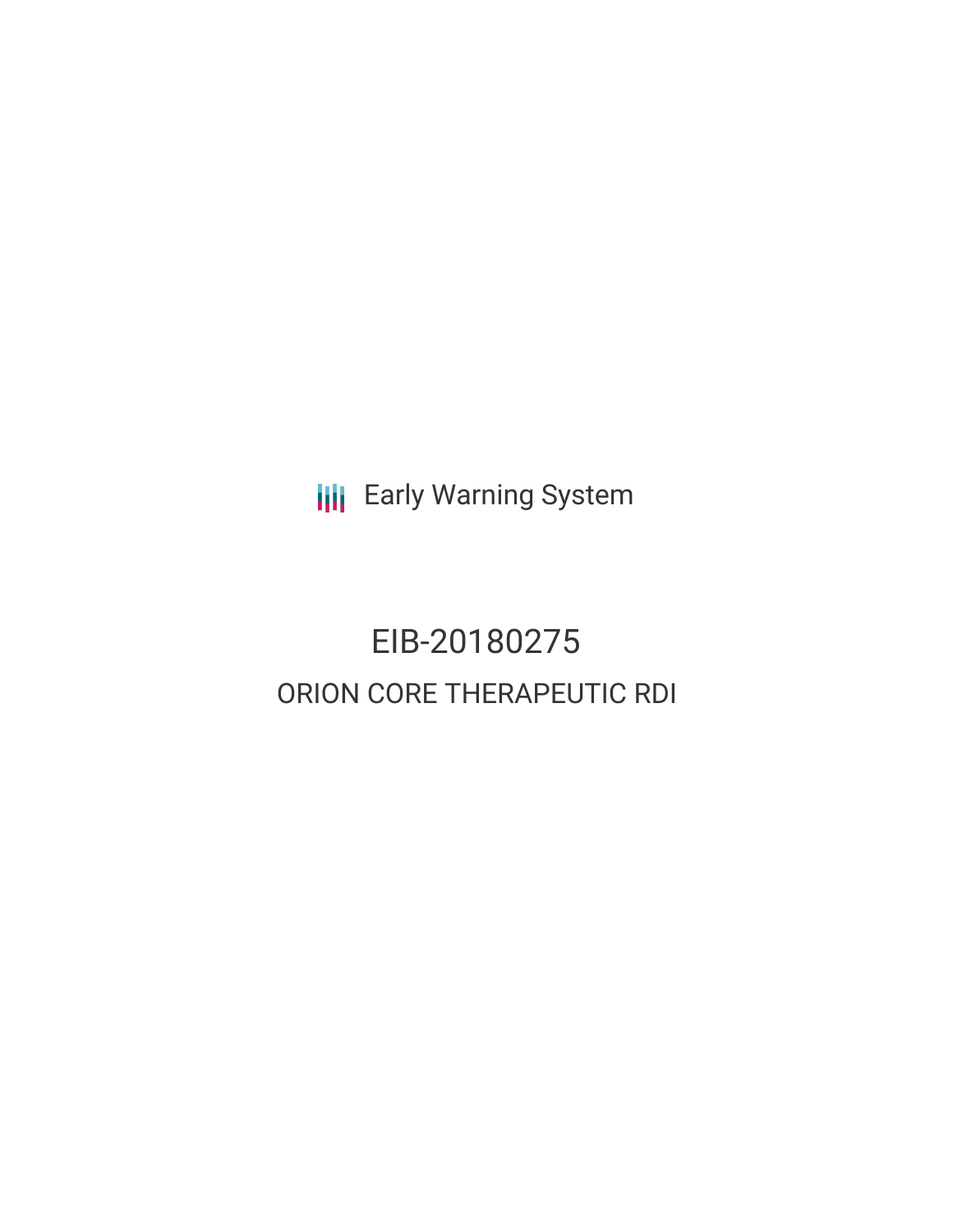

#### **Quick Facts**

| <b>Countries</b>               | Finland                        |
|--------------------------------|--------------------------------|
| <b>Financial Institutions</b>  | European Investment Bank (EIB) |
| <b>Status</b>                  | Approved                       |
| <b>Bank Risk Rating</b>        | U                              |
| <b>Borrower</b>                | ORION OYJ                      |
| <b>Sectors</b>                 | Industry and Trade             |
| <b>Investment Type(s)</b>      | Loan                           |
| <b>Investment Amount (USD)</b> | \$113.68 million               |
| <b>Loan Amount (USD)</b>       | \$113.68 million               |
| <b>Project Cost (USD)</b>      | \$381.95 million               |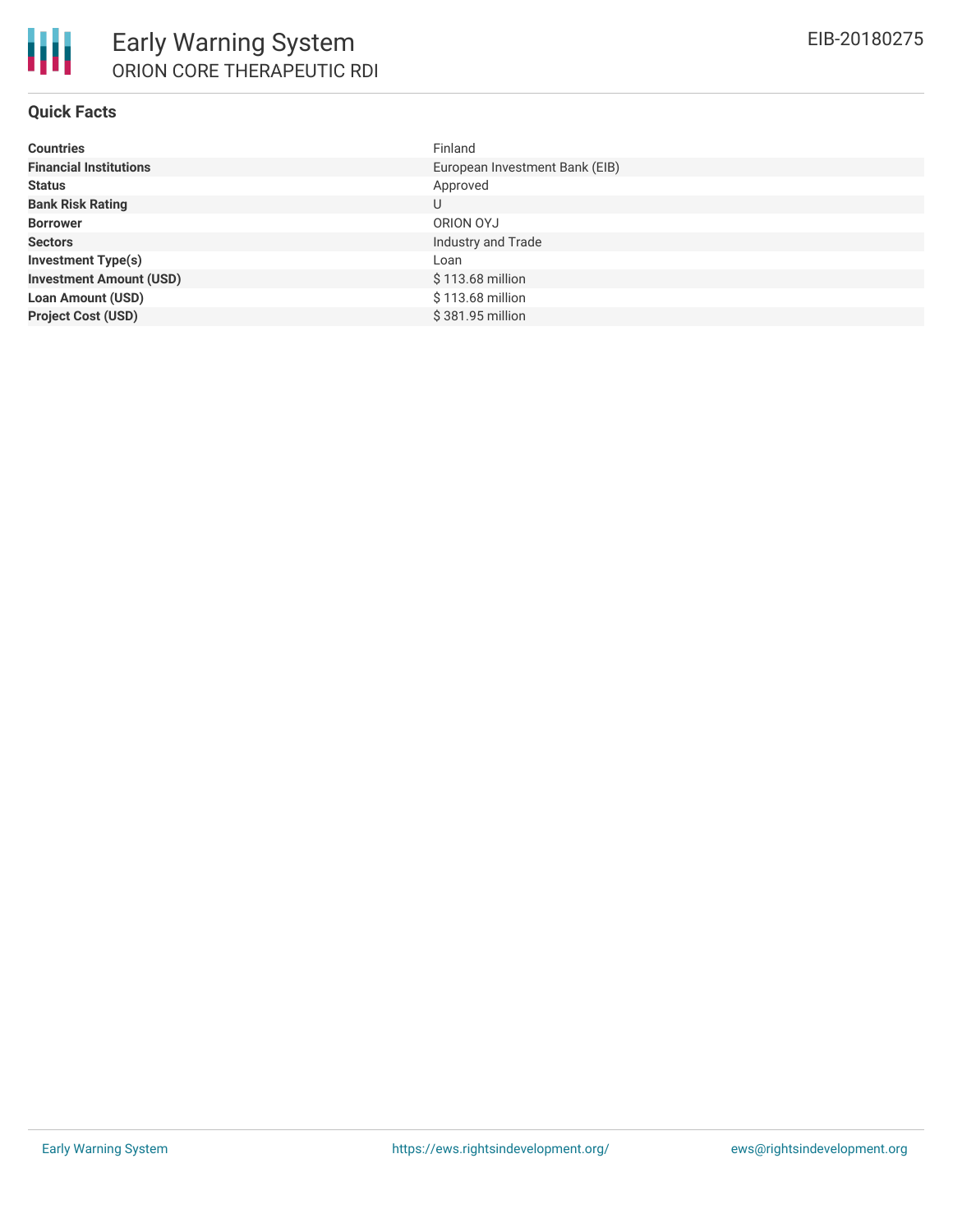

#### **Project Description**

According to EIB website, the project concerns Research and Development (R&D) investments in core therapeutic areas to be implemented in the period 2018-2020. It will cover RDI expenditures of the clinical and regulatory development of Orion's product range. By co-investing in this project, the EIB contributes to make treatments available for diseases that are a high priority for the healthcare system and enables the creation of scientific knowledge.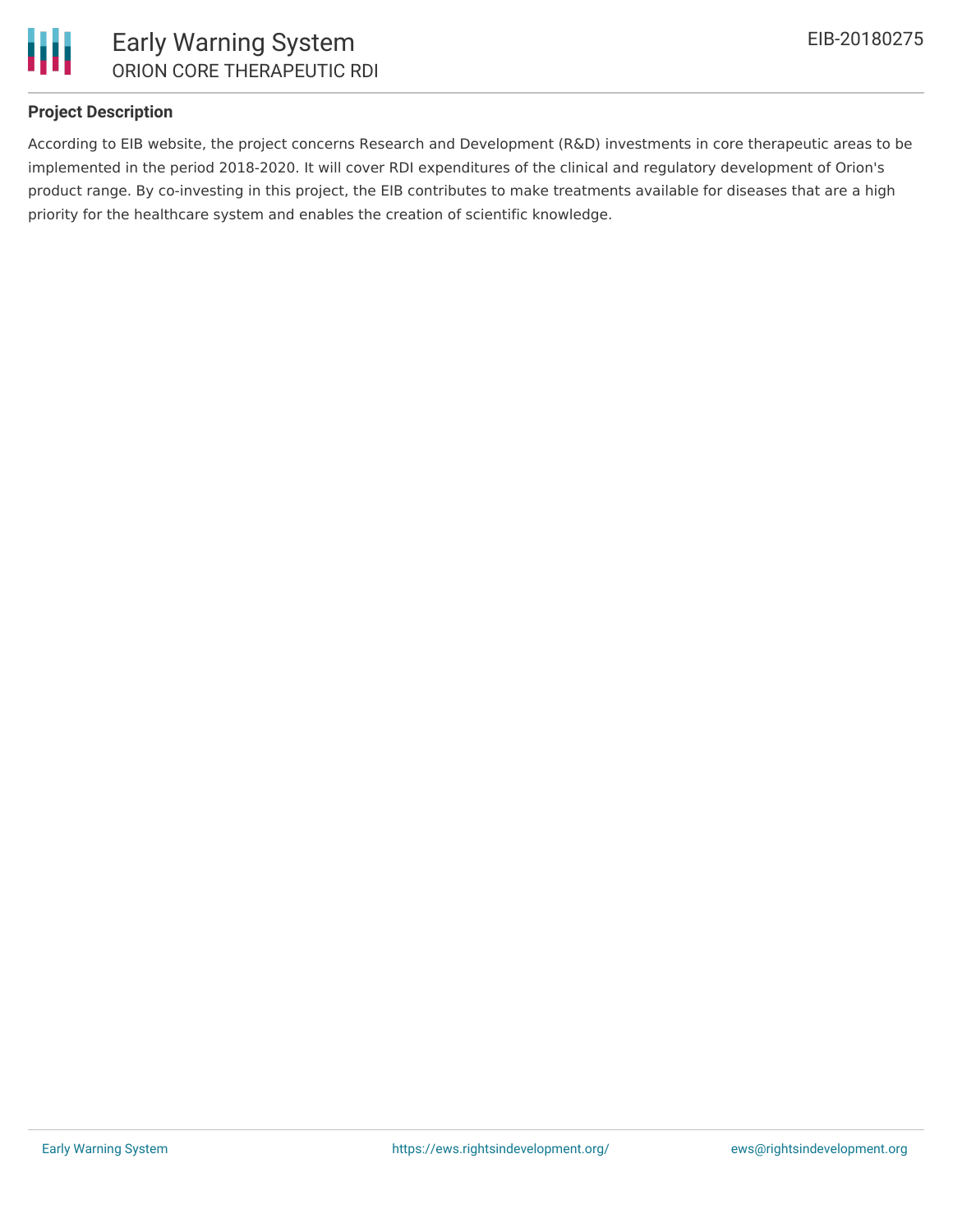

#### **Investment Description**

European Investment Bank (EIB)